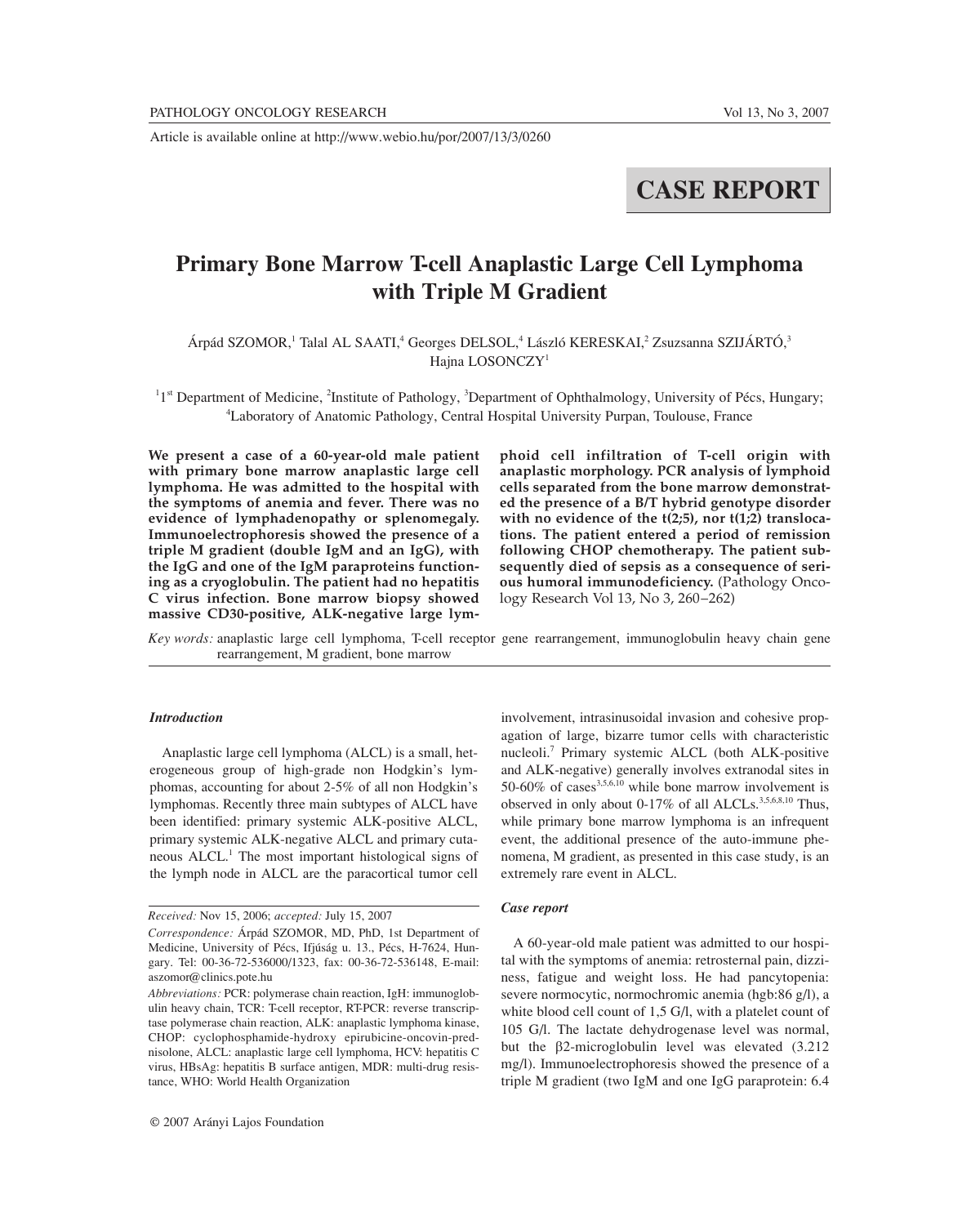

*Figure 1. (a) Bone marrow infiltration of a heterogeneous cell population. Large, bizarre tumor cells with surrounding small or medium-sized T lymphocytes and plasma cells (HE staining, x200). (b) CD30-positive large cells in the bone marrow (x200)* 

g/l, 3.7 g/l and 23.5 g/l, respectively). The IgG and one of IgM paraproteins formed an immune complex, which functioned as a cryoprotein in the medium containing heparin. There was no evidence of infection with hepatitis C virus (HCV) or of HBsAg. Bone marrow biopsy showed heterogeneous cell population (*Fig. 1a*): epitheloid cells gave a granulomatous appearance intermixed with small and medium-sized T-lymphocytes (CD3 positivity), plasma cells and scattered large, atypical cells with oval-irregular nuclei, broad cytoplasm. The phenotype of atypical cells was CD30+ (*Fig. 1b*), CD45+/-, CD3+/-, CD15-, CD20-, CD79a-, CD4-, CD8-, Tia-1+/-, ALK1-. Because the phenotype of the large cells was not completely the same as that of the small and mediumsized T lymphocytes, the final diagnosis was anaplastic large cell lymphoma with partial T-phenotype. Cytogenetic examination showed a normal male karyotype. Computed tomographic scan showed no lymphadenopathy, and only a mild hepatosplenomegaly (there was a heavy alcoholism in the patient's past history). The tumor was classified as Ann-Arbor stage  $IV/B_{ES}$ , the International Prognostic Index was 3. TCR beta- and gamma gene and IgH gene rearrangement polymerase chain reaction revealed a B/T hybrid genotype (*Fig. 2*) of separated neoplastic cells from the bone marrow. Following standard treatment with CHOP chemotherapy, there was no residual CD30-positive lymphoid involvement in a second bone marrow biopsy. Flow cytometry studies demonstrated the presence of normal bone marrow cells with no evidence of multidrug resistance (MDR) since P-glycoprotein expression was low on CD7-positive cells (10%). The calcein-MDR test also showed poor functional MDR activity. Seven months later he was admitted with fever, fatigue, repeated upper respiratory Candida albicans infection and severe extrapyramidal symptoms. Red blood cell transfusion, antifungal drugs, central nervous system circulation supporting therapy was administered. In spite of this his general condition deteriorated rapidly, and one month later he died of Enterococcus sepsis while still in complete remission from ALCL.



*Figure 2. IgH gene rearrangement (FR2a/JH) PCR results (a), T-cell receptor gamma gene rearrangement PCR results (b) and t(2;5)(p23;q35) RT-PCR results (c). Vertical arrows show the present case: sharp band at about 230-240 bp representing rearranged IgH gene (a), sharp band at 230 bp representing rearranged TCR gamma gene (b) and smear representing no nucleophosmin/ALK translocation (c). B: blank, P: positive, N: negative, M: molecular marker, bp: base pairs*